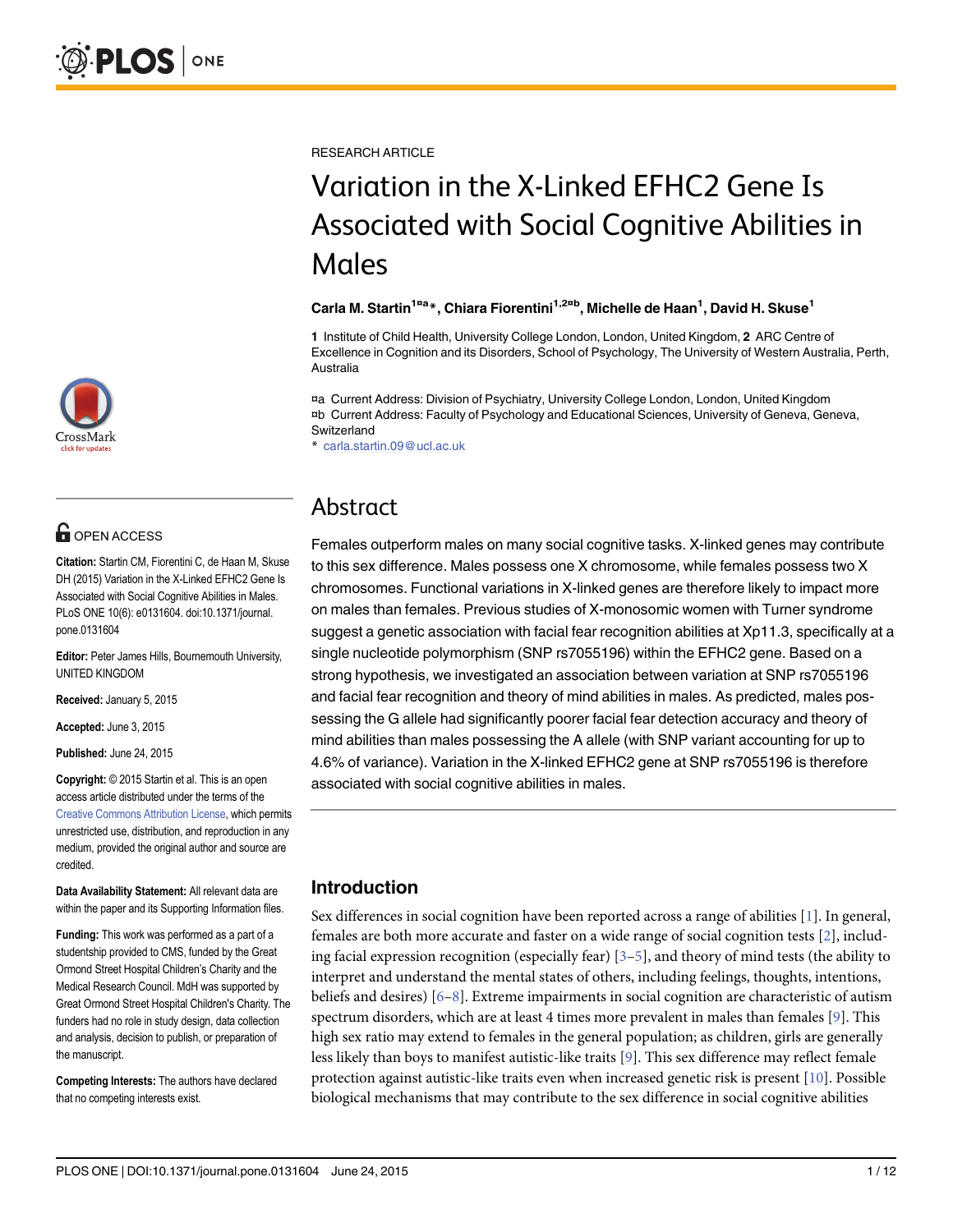<span id="page-1-0"></span>include an influence of X-linked genes  $[11]$ , an effect of sex hormones, especially androgens [\[12](#page-10-0)], and the impact of neuropeptides such as oxytocin and vasopressin [[13](#page-10-0)].

X-linked genes are known to be important influences on brain development. Normalised expression of X-linked genes in human brain tissue is particularly high compared with autosomal genes [[14](#page-10-0)]. As males possess just one copy of the X chromosome while females possess two, gene expression of X-linked genes between the sexes is equalised via X-inactivation in females. However, the copy of the X chromosome that is inactivated is chosen randomly within each cell, and some genes on the second X chromosome avoid X-inactivation (it has been reported in human fibroblasts 65% of genes are completely inactivated, 20% are inactivated in some cells, and 15% consistently escape inactivation  $[15]$ ). Due to the mosaic pattern of Xinactivation and some genes escaping X-inactivation, the second copy of X-linked genes in females may compensate for functional variations in the first copy. In males, X-linked genes are all fully expressed from their single X chromosome and no compensation for functional variation occurs. Males are therefore more likely than females to be influenced by X-linked genetic variations, and the impact of X-linked mutations on the brain will be greater in males than females. Supporting this, males show a greater incidence of mental retardation due to mutations in X-linked genes than females [\[16\]](#page-10-0).

A potential influence of X-linked genes on social cognition is supported by previous work in women with Turner syndrome (TS). TS is clinically defined as the partial or complete loss of the second sex chromosome in women, resulting in just one complete copy of the X chromosome. Women with TS often have a short stature and underdeveloped ovaries, plus deficits in visuospatial and arithmetical abilities despite typical verbal intelligence [[17](#page-10-0)]. Impaired social cognitive abilities are seen in women with TS, including impairments in facial emotion recognition and theory of mind tasks, compared to neurotypical women [[18](#page-10-0)–[22](#page-10-0)].

To determine the location of a potential X-linked genetic locus associated with the development of social cognition, Good et al [\[23\]](#page-10-0) used a deletion mapping strategy with a group of 13 women with TS who had partial deletions of the short arm of the second X chromosome. They identified a locus important for facial fear recognition on the proximal short arm at Xp11.3, close to the centromere, in a region no greater than 4.96Mb. This locus was hypothesised to contain dosage sensitive gene(s) (i.e. not subject to X-inactivation) which were critical for the development of typical social cognitive abilities and related neural development. Subsequently, Weiss et al [[24](#page-10-0)] used dense genomic mapping to identify regions of potential association with facial fear recognition abilities within this 4.96Mb region. After genotyping single nucleotide polymorphisms (SNPs) in 170 women with X-monosomic TS, several SNPs in the EFHC2 (EF-hand domain containing 2) gene were identified as showing significant associations with fear recognition ability. At the SNP showing the strongest association (rs7055196) women possessing the G allele (frequency 8.8%) showed poorer fear recognition accuracy than women possessing the A allele, with variation at this SNP accounting for over 13% of the variance in scores. The EFHC2 gene has recently been reported to escape X-inactivation  $[25]$  $[25]$  $[25]$ , suggesting a possible dosage effect of EFHC2 on the results of Good et al [[23](#page-10-0)].

These results of studies investigating X-linked genes and social cognitive abilities in women with TS suggested an association with SNP rs7055196 within the EFHC2 gene. Based on this strong association and the evidence that supports an influence of X-linked genes on social cognition, we hypothesised this SNP would also show an association with social cognitive abilities in males. We compared facial fear recognition and theory of mind abilities in males possessing G or A alleles at SNP rs7055196, predicting males possessing the G allele would show poorer fear recognition accuracy and poorer theory of mind abilities compared to males possessing the A allele.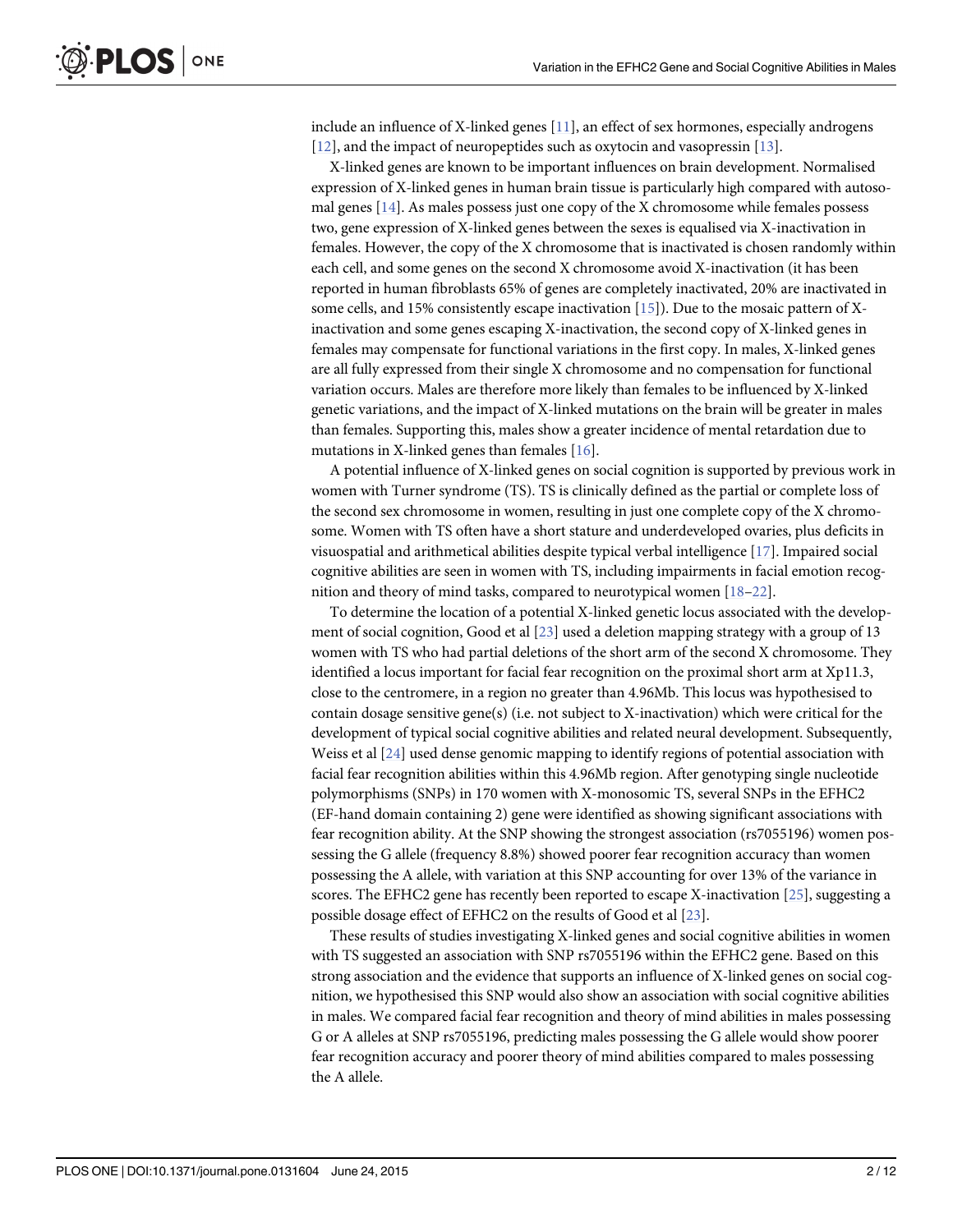# <span id="page-2-0"></span>General Methods

#### **Participants**

Participants were recruited via emails circulated to staff and students at University College London and Imperial College London. Males aged 18–40 were asked to provide a buccal cell sample. We obtained a total of 567 buccal cell samples. DNA was extracted from all samples using the method provided by Isohelix (Cell Projects Ltd, Kent, UK), and genotyping at SNP rs7055196 was performed using KASP assays by KBioSciences (now part of LGC, Hertfordshire, UK). Of the 567 DNA samples obtained, genotyping was successful for 557, with 54 males possessing a G allele (9.7%) and 503 possessing an A allele (90.3%). This is comparable to previously reported allele frequencies [\(http://www.ncbi.nlm.nih.gov/SNP/snp\\_ref.cgi?rs=](http://www.ncbi.nlm.nih.gov/SNP/snp_ref.cgi?rs=7055196) [7055196\)](http://www.ncbi.nlm.nih.gov/SNP/snp_ref.cgi?rs=7055196).

All 54 participants possessing the G allele were invited to a neuropsychological testing session. We also invited a stratified random sample of males possessing the A allele, matched for age and ethnicity. In total, 46 males possessing the G allele and 46 possessing the A allele undertook testing. One participant possessing the A allele had a previous diagnosis of depression and was excluded from analyses. No other participants had a history of any psychiatric or neurological disorder associated with impaired social cognition, and no participants in either group had any first-degree relatives with an autism spectrum disorder. All participants had normal or corrected-to-normal vision. Neither the participant nor the experimenter was aware which variant of SNP rs7055196 participants possessed during testing. All individuals who participated received financial reimbursement to compensate them for their time.

Results are reported from a total of 91 participants; 45 who possessed the A allele at SNP rs7055196 and 46 who possessed the G allele. Demographic information of participants can be seen in [Table 1](#page-3-0). The groups did not differ in terms of age [t  $(89) = -0.45$ , p = 0.653, 95% CI (-2.27, 1.43)], ethnicity, or handedness.

#### Sample size justification

As our study was based on a strong hypothesis and a decade of work that showed an association between SNP rs7055196 and fear recognition abilities in women with TS, the sample size used was sufficient to investigate the association between this SNP and social cognitive abilities in males. The sample size used was based on the work of Weiss et al  $[24]$  using women with TS, and this work suggested that a sample of 45 males in each group would be sufficient to detect a group difference in fear recognition abilities. The sample size is similar to that of some other studies that have investigated genetic associations with aspects of social cognition [[26](#page-10-0), [27](#page-10-0)].

#### Neuropsychological experiments

Testing was performed in a quiet room. Two emotion recognition tasks were administered on a computer, and participants were seated in a comfortable chair 60cm from the screen. Participants were then administered the Reading the Mind in the Eyes task [[28](#page-10-0)]. Following this participants were administered the Wechsler Abbreviated Scales of Intelligence (WASI, The Psychological Corporation, San Antonio, TX) to determine IQ; this consists of 4 subtests which assess abilities relating to vocabulary, block design, similarities and matrix reasoning. Participants were also administered the Autism Spectrum Quotient (AQ) [[29](#page-10-0)]. There were no group differences in scores on the WASI or the AQ  $[Table 2; full scale IQ t (89) = 0.07$  $[Table 2; full scale IQ t (89) = 0.07$  $[Table 2; full scale IQ t (89) = 0.07$ , p = 0.943, 95% CI (-3.56, 3.83), verbal IQ t (89) = -0.43, p = 0.666, 95% CI (-5.67, 3.64), performance IQ t (89) = 0.73, p = 0.470, 95% CI (-2.47, 5.31), AQ t (89) = -0.62, p = 0.536, 95% CI (-3.07, 1.61)]. Breaks were given to participants between tasks.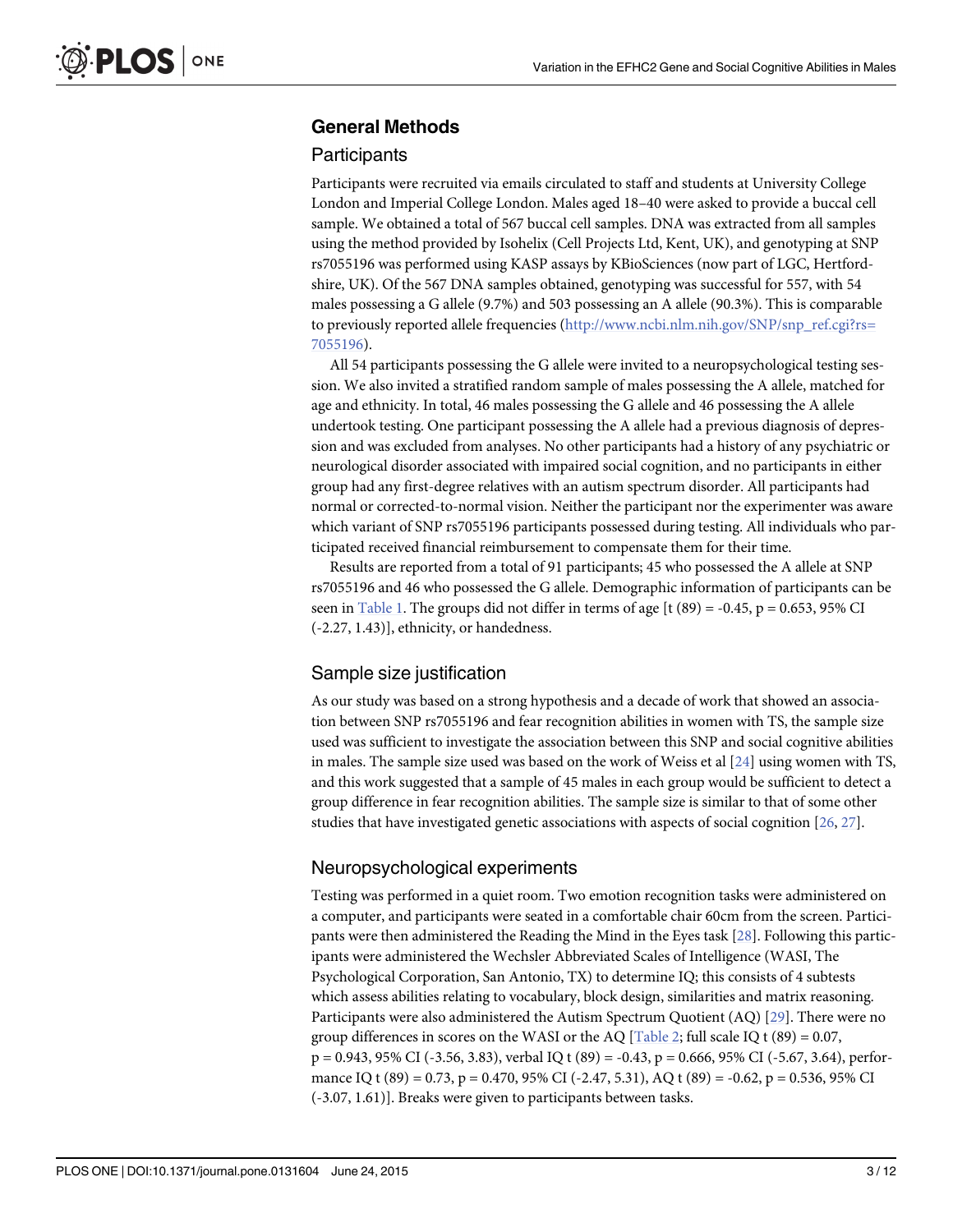<span id="page-3-0"></span>

#### [Table 1.](#page-2-0) Demographic information regarding participants in each group.

|                   | A allele                                                | <b>G</b> allele                                         | p value |
|-------------------|---------------------------------------------------------|---------------------------------------------------------|---------|
| <b>Number</b>     | 45                                                      | 46                                                      |         |
| Age               | $22.71 \pm 4.22$                                        | $23.13 \pm 4.63$                                        | 0.653   |
| <b>Ethnicity</b>  | 23 white, 3 Hispanic, 16 Asian, 1 African, 2 mixed race | 22 white, 4 Hispanic, 16 Asian, 2 African, 2 mixed race |         |
| <b>Handedness</b> | 3 left handed, 42 right handed                          | 2 left handed, 44 right handed                          |         |

Values for age show mean ± SD.

doi:10.1371/journal.pone.0131604.t001

#### Ethics statement

Ethical approval was obtained for the project from the West London Research Ethics Committee (ref 10/H0711/38), and written informed consent was obtained from all participants before their inclusion in the study.

### Statistical analysis

All statistical analyses were performed using SPSS version 19 (IBM Corp., Armonk, NY). Repeated measures ANOVAs and independent samples t-tests were used as appropriate. Assumptions of normality were checked for each data set and validated. Covariance of both age and full scale IQ was checked and was not significant for any task. Greenhouse-Geisser and Bonferroni corrections were applied where appropriate.

# Study 1: emotion recognition using the Ekman-Friesen test of facial affect recognition

#### Materials and procedure

Participants were first administered the standard Ekman-Friesen test of facial affect recognition [[30](#page-11-0)]. This test consists of a series of halftone photographic images of faces of actors posing the six basic emotions (happy, sad, fear, anger, surprise, disgust). Participants were asked to identify the emotion displayed in each face from a list of the six basic emotions. A practice block was first administered using 6 faces shown in a random order (6 emotions  $\times$  1 actor), followed by the test block which contained 60 faces shown in a random order (6 emotions  $\times$  10 actors). None of the images used in the practice block were used in the test block and none of the responses given in the practice block were analysed. No feedback was given for any image. The task was written in Matlab (The Mathworks Inc., Natick, MA), with images presented using the Psychophysics Toolbox extension  $[31, 32]$  $[31, 32]$  $[31, 32]$  $[31, 32]$  $[31, 32]$ . Images were shown one at a time in the centre of the screen, and each image subtended a visual angle of 13.78° (width)  $\times$  20.78° (height). Participants indicated they could recognise the expression via a key press, followed by

|                      | A allele           | <b>G</b> allele    | p value |
|----------------------|--------------------|--------------------|---------|
| <b>Full scale IQ</b> | $121.18 \pm 8.15$  | $121.04 \pm 9.50$  | 0.943   |
| <b>Verbal IQ</b>     | $119.38 \pm 11.06$ | $120.39 \pm 11.29$ | 0.666   |
| Performance IQ       | $118.36 \pm 9.30$  | $116.93 \pm 9.37$  | 0.470   |
| AQ                   | $16.38 \pm 5.42$   | $17.11 \pm 5.78$   | 0.536   |

[Table 2.](#page-2-0) Scores on the WASI and the AQ for each group.

Values show mean ± SD.

doi:10.1371/journal.pone.0131604.t002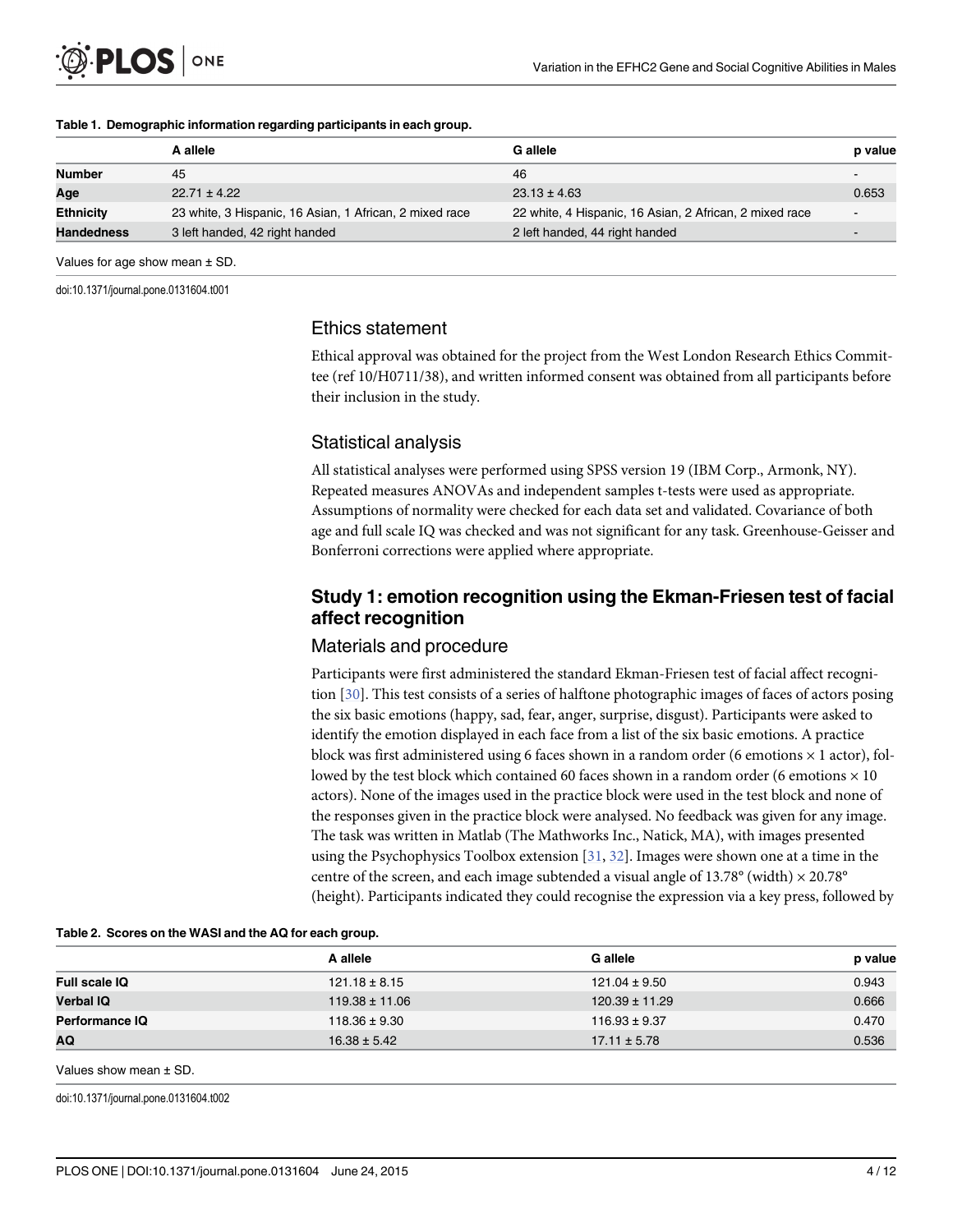<span id="page-4-0"></span>identification of the emotion via a second key press. Participants were asked to respond as accurately and as quickly as possible, although they had an unlimited time to respond. Following a response the next trial started. At the start of each trial, prior to the image being presented, a blank screen was shown for 500ms followed by a fixation cross in the centre of the screen for 500ms, giving a total inter-stimulus interval (ISI) of 1 second. This task lasted approximately 5 minutes. For each emotion the number of correctly identified expressions was calculated (maximum score of 10) along with the mean response time (RT). Any RTs with values outside the range mean  $\pm 3$  standard deviations ( $\lt 2\%$  all trials) were replaced with the value equal to mean  $\pm$  3 standard deviations.

#### Results

The mean number of expressions correctly identified by males possessing the different variants at SNP rs7055196 can be seen in Table 3. There was no difference in the number of correctly identified expressions for males possessing the different SNP variants  $[F(1,89) = 1.33]$ ,  $p = 0.252, 95\%$  CI (-0.15, 0.56), A allele 8.29  $\pm$  0.13, G allele 8.08  $\pm$  0.13 (mean  $\pm$  SD)]. There was a significant main effect of emotion on recognition accuracy [F (3.85,342.90) = 51.74, p < 0.001], with happy being the best recognised emotion and fear being the poorest recognised emotion. There was no significant interaction effect between SNP variant and emotion [F  $(3.85,342.90) = 0.54$ ,  $p = 0.697$ . As a specific hypothesis had been made regarding fear recognition abilities the mean numbers of fearful expressions correctly identified by the two groups were compared; again there was no significant association with SNP rs7055196 [t (89) = 0.93,  $p = 0.354, 95\%$  CI (-0.52, 1.45), A allele 7.22  $\pm$  2.41, G allele 6.76  $\pm$  2.31 (mean  $\pm$  SD)]. There was also no significant difference in RTs between males possessing the different SNP variants  $[F (1,89) = 0.05, p = 0.832, A$  allele 2444 ± 158 ms, G allele 2491 ± 156 ms (mean ± SD)].

#### Study 2: fear detection using fear-neutral morph faces

#### Materials and procedure

Participants were next administered a task to determine their fear detection sensitivity using a series of faces containing varying intensities of a fearful expression. Faces were produced by morphing together fearful and neutral prototypical faces posed by an actor (prototypical faces obtained from Fiorentini and Viviani [[33](#page-11-0), [34](#page-11-0)]), with the resultant faces containing different proportions of the fearful and neutral expressions. Participants were required to decide whether they thought each expression looked more like the prototypical fearful or the neutral expression in a two-alternative forced choice task. Nine equally spaced morphs were created between the two prototypical faces using LOKI software [[35](#page-11-0)], producing ranked faces containing differing amounts of the fearful expression from 0% fear to 100% fear with incremental steps of 10% fear [\(Fig 1\)](#page-5-0). This gave 11 ranked faces; nine composite faces plus the fearful and

| Table 3. Mean numbers of correctly identified expressions for each of the six basic emotions for par- |  |
|-------------------------------------------------------------------------------------------------------|--|
| ticipants in each group for Study 1 (mean ± SD).                                                      |  |

|                 | A allele        | <b>G</b> allele |
|-----------------|-----------------|-----------------|
| <b>Happy</b>    | $9.93 \pm 0.25$ | $9.91 \pm 0.28$ |
| Sad             | $8.42 \pm 1.56$ | $7.91 \pm 1.66$ |
| Fear            | $7.22 \pm 2.41$ | $6.76 \pm 2.31$ |
| Anger           | $7.20 \pm 1.71$ | $6.96 \pm 1.86$ |
| <b>Surprise</b> | $9.11 \pm 1.05$ | $9.15 \pm 1.23$ |
| <b>Disgust</b>  | $7.84 \pm 1.49$ | $7.80 \pm 2.11$ |

doi:10.1371/journal.pone.0131604.t003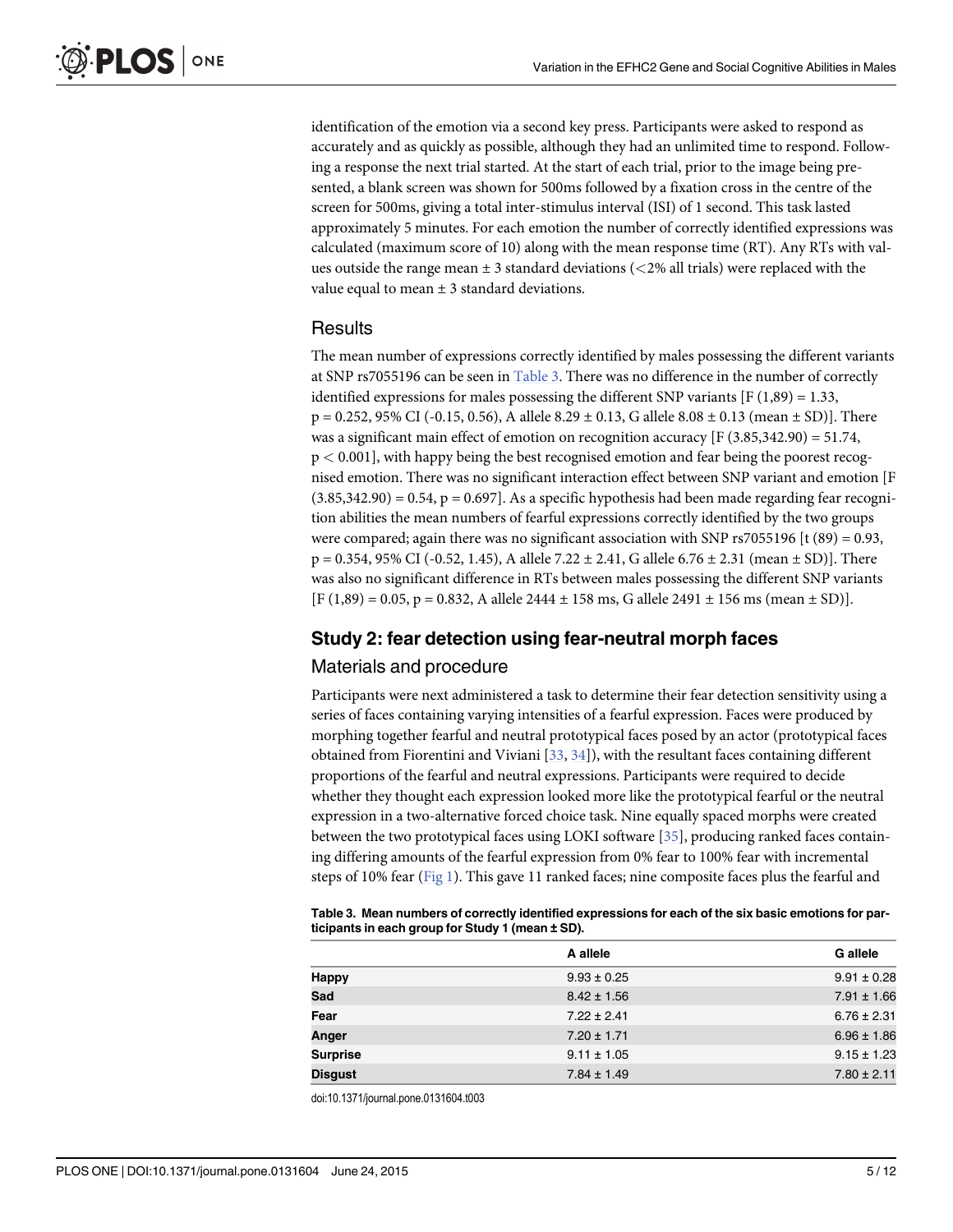

[Fig 1. E](#page-4-0)xamples of images displaying the ranked faces morphed between a neutral and a fearful expression. Faces shown contain 0%, 20%, 40%, 60%, 80%, and 100% fear (images adapted from Fiorentini and Viviani [[33,](#page-11-0) [34](#page-11-0)]). Reprinted from Fiorentini and Viviani [[34\]](#page-11-0) under a CC BY license, with permission from C Fiorentini, original copyright 2011.

doi:10.1371/journal.pone.0131604.g001

<span id="page-5-0"></span>PLOS I

ONE

neutral prototypical faces (for further details see Fiorentini and Viviani [[33](#page-11-0)]). Each ranked face was shown 10 times, giving a total of 110 trials. Images were presented in a random order, with the constraint that the same face was not shown twice in a row. No feedback was given for any image. The task was run using purpose written software.

Participants were first shown the fearful and neutral prototypical faces sequentially on the screen, were informed of their expressions and were asked to study the faces carefully so that they felt comfortable in differentiating between them. When participants indicated they could recognise the two expressions the task started. Images were shown one at a time in the centre of the screen for three seconds before disappearing; images subtended a visual angle of 21.7° (width)  $\times$  21.7 $\degree$  (height). Participants were then prompted to indicate which prototypical face the image was most similar to via a key press. Participants were asked to respond as accurately and as quickly as possible, although they had unlimited time to respond. Following a response the next trial started. At the start of each trial, prior to the image being presented, a blank screen was shown for 500ms followed by a fixation cross in the centre of the screen for 500ms, producing an ISI of 1 second. This task lasted approximately 10 minutes.

The number of times each of the 11 ranked faces was judged to look more like the prototypical fearful face than the prototypical neutral face was calculated (maximum score of 10). From this a psychometric function for each participant was plotted using GraphPad Prism version 5.00 (GraphPad Software, San Diego, CA). Each psychometric function was produced from a cumulative Gaussian function that compared the percentage of fearful expression in the face to the number of times that the expression was considered to be most similar to the fearful expression; all individual psychometric functions fit well to data points (minimum  $R^2 = 0.84$ ). From this function two values were calculated for each participant, the mean and the standard deviation. The mean value of the function represents the point of subjective equality (PSE), and is equal to the percentage of fearful expression in the face when the participant could not differentiate whether the expression was more like the fearful or the neutral expression. The standard deviation of the function represents the just noticeable difference (JND); this signifies the participant's ability to detect changes in expression intensity and therefore their sensitivity / accuracy of recognition between the two expressions. Mean RTs for each participant were also calculated for each ranked face. Any RTs with values outside the range mean ± 3 standard deviations ( $\langle 2\%$  all trials) were replaced with the value equal to mean  $\pm$  3 standard deviations.

#### **Results**

Examples of the psychometric functions produced from participants in the two groups can be seen in [Fig 2](#page-6-0). There was no difference in PSE values between males possessing the different SNP variants [t (89) = -1.41, p = 0.162, 95% CI (-5.43, 0.92), A allele 47.82 ± 7.38, G allele  $50.08 \pm 7.86$  (mean  $\pm$  SD)]. This suggests there was no association between this SNP and the percentage of fearful expression in the face when fear detection was at chance levels. Males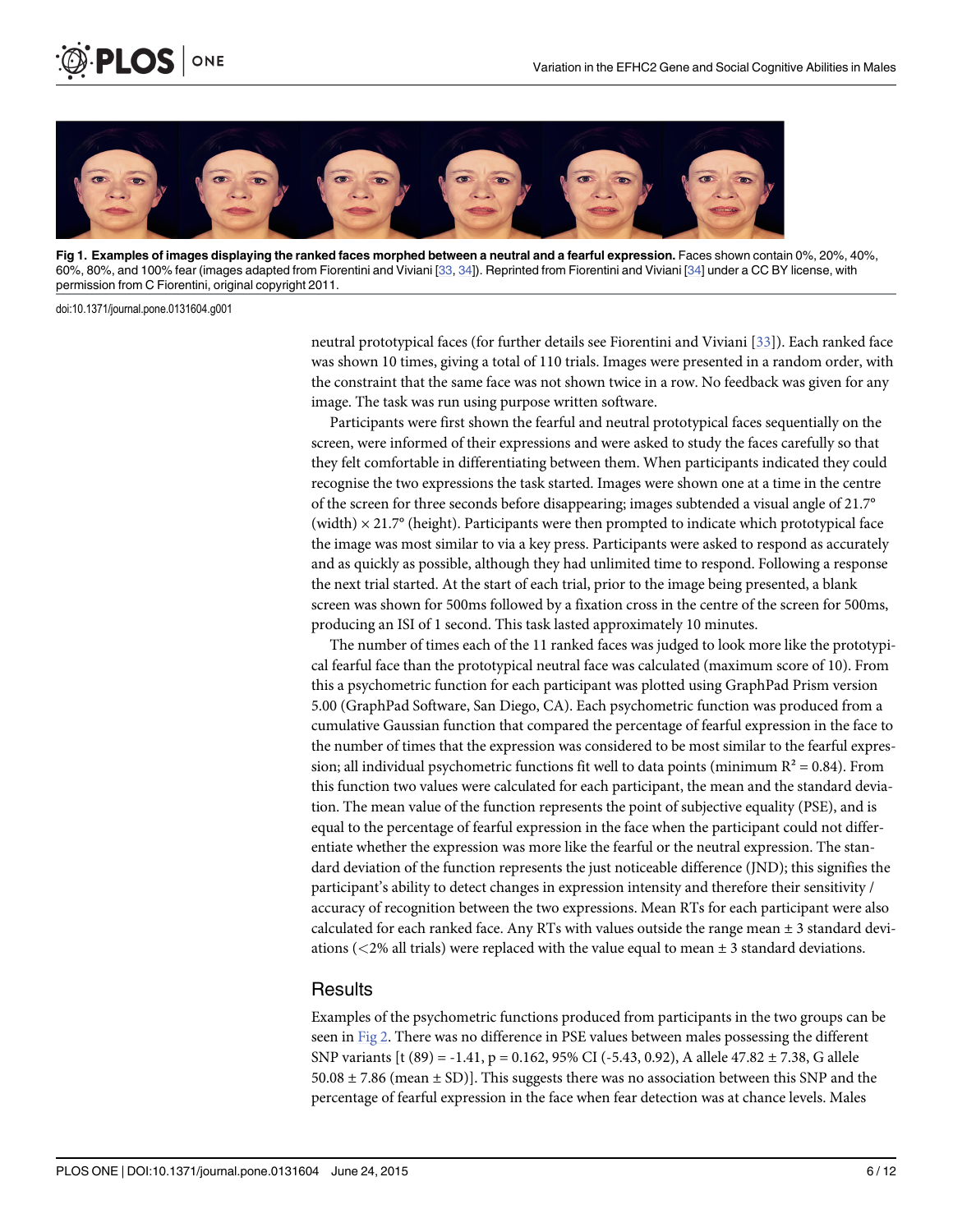<span id="page-6-0"></span>



doi:10.1371/journal.pone.0131604.g002

possessing the G allele showed significantly higher JND values than males possessing the A allele [t (89) = -2.07, p = 0.042, 95% CI (-4.11, -0.08), A allele 5.88  $\pm$  4.00, G allele 7.98  $\pm$  5.53 (mean ± SD)]. These results indicate males possessing the A allele required an increase of 5.88% fearful expression in the face for their recognition level to increase by one, whereas males possessing the G allele required an extra 7.98% fearful expression in the face for their recognition level to increase by an equal amount. On average, males possessing the G allele therefore required an additional increase of 2.1% fearful expression in the face for their recognition ability to increase by one compared to the increase needed by males possessing the A allele. These results indicate males possessing the A allele are more sensitive to detecting changes in fearful expression intensity compared to those possessing the G allele, suggesting better fear detection accuracy in males possessing the A allele compared to those possessing the G allele. This effect can also be seen in Fig 2, with the male possessing the G allele showing a reduced slope gradient compared to that of the male possessing the A allele. The allele males possessed at SNP rs7055196 accounted for 4.6% of the variance in JND scores. There was no significant association between SNP variant and RT [F (1,89) = 1.08, p = 0.301, A allele 579  $\pm$  33 ms, G allele  $628 \pm 33$  ms (mean  $\pm$  SD)].

# Study 3: theory of mind abilities using the reading the mind in the eyes task

#### Materials and procedure

The Reading the Mind in the Eyes Task (RMET) [\[28\]](#page-10-0) was then administered to participants to investigate theory of mind abilities. In this task participants are shown a series of halftone photographic images of the eye region, and asked to select which label from four they think best represents how the person was feeling. Participants were given a list of the words used in the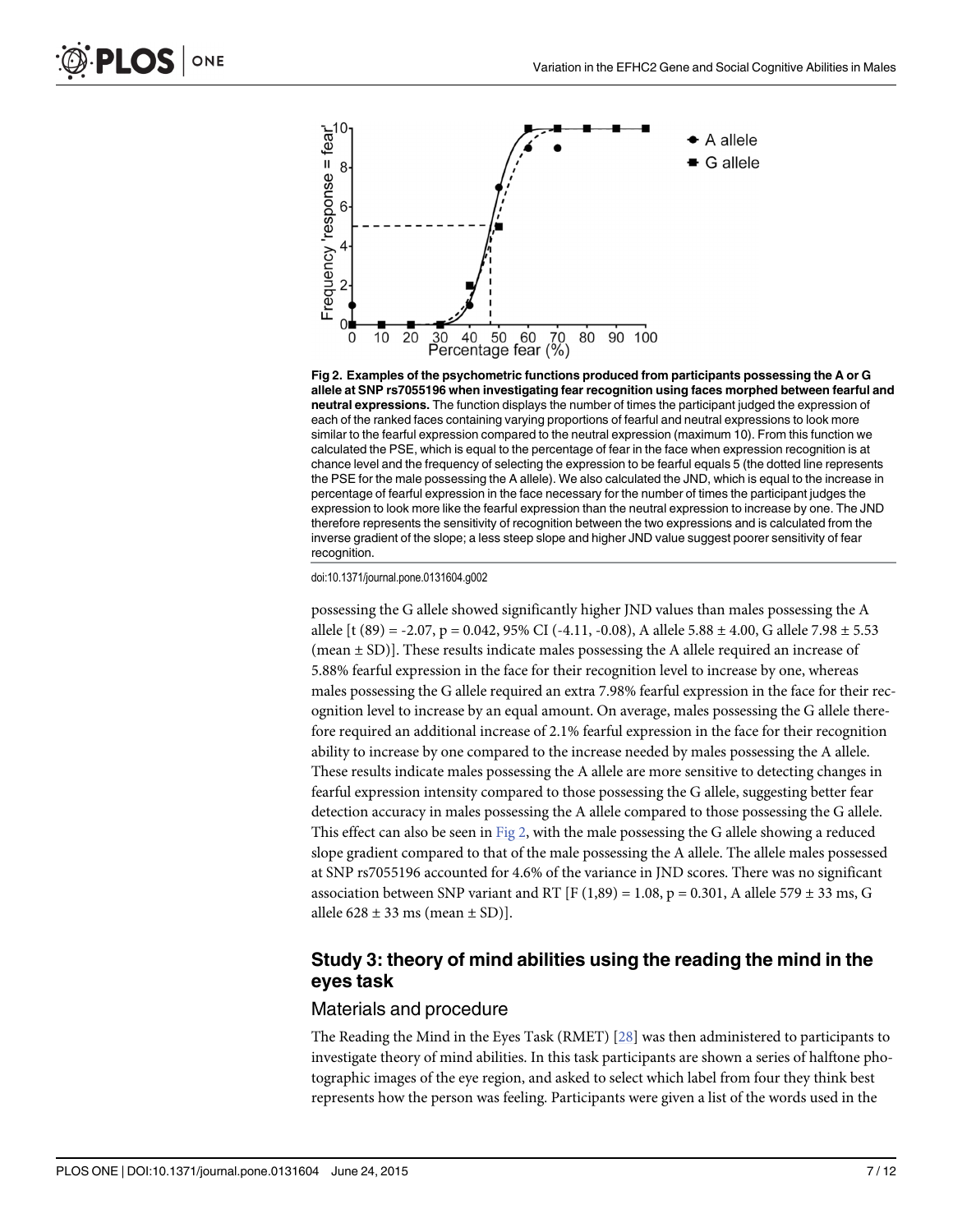<span id="page-7-0"></span>task along with their definitions, and were instructed to look up the meanings of any words they were unfamiliar with. This task was administered on paper, with participants indicating their choice for the mental state of each image on the response sheet. In total this task consists of 36 images, with an additional image being used as a practice image at the start of the task. Responses to this practice image were not analysed, and no feedback was given for any image. This task lasted approximately 10 minutes. The number of correctly identified mental states was calculated for each participant (maximum score of 36).

#### Results

Males possessing the A allele at SNP rs7055196 correctly identified more mental states than males possessing the G allele during the RMET  $[t (89) = 2.04, p = 0.045, 95\% \text{ CI } (0.03, 2.40), \text{A}$ allele 28.80  $\pm$  2.63, G allele 27.59  $\pm$  3.03 (mean  $\pm$  SD)]. This suggests better theory of mind abilities in males possessing the A allele compared to those possessing the G allele. On average, males possessing the A allele correctly identified 1.21 more mental states than males possessing the G allele. The allele males possessed at SNP rs7055196 accounted for 4.5% of the variance in scores on the RMET.

# Relationship between fear detection accuracy and theory of mind ability

We finally investigated the relationship between fear detection accuracy and theory of mind ability. Across the whole sample, a lower JND (i.e. better fear detection accuracy) was associated with a higher score on the RMET (i.e. better theory of mind abilities) [Pearson's coefficient  $= -0.23$ ,  $p = 0.030$ .

#### **Discussion**

We investigated social cognitive abilities in males possessing different variants of SNP rs7055196 within the EFHC2 gene, specifically facial fear recognition and theory of mind abilities. Males possessing the G allele showed poorer fear detection accuracy compared to males possessing the A allele, as demonstrated by a lower sensitivity to changes in fearful expression intensity in Study 2. Males possessing the G allele also showed poorer theory of mind abilities compared to males possessing the A allele, as demonstrated by correctly identifying fewer mental states during the RMET in Study 3. Our findings support our hypotheses of poorer fear recognition and theory of mind abilities in males possessing the G allele. These results and the correlation between fear detection accuracy and accuracy on the RMET suggest a possible association between SNP rs7055196 and social cognitive abilities in males. Other explanations that may account for this association include an association between this SNP and perceptual abilities, general cognitive abilities or attention. At present we cannot discount the possibility that this SNP is associated with perceptual abilities. As there was no difference in IQ or RTs between the two groups during the fear detection task it is unlikely that a difference in general cognitive abilities or attention levels accounted for the difference in social cognitive abilities.

We found the allele males possessed at SNP rs7055196 accounted for 4.6% and 4.5% of variance in JND and RMET scores respectively. The actual effects of SNP rs7055196 resulted in males possessing the G allele requiring an additional increase of 2.1% fearful expression in the face for their recognition ability to increase by one compared to males possessing the A allele in the task using faces containing varying proportions of fearful and neutral expressions, and males possessing the G allele correctly identifying 1.21 mental states fewer than males possessing the A allele on the RMET. The association with this SNP is therefore relatively small, as would be expected for most genetic associations with complex traits [\[36\]](#page-11-0). This subtle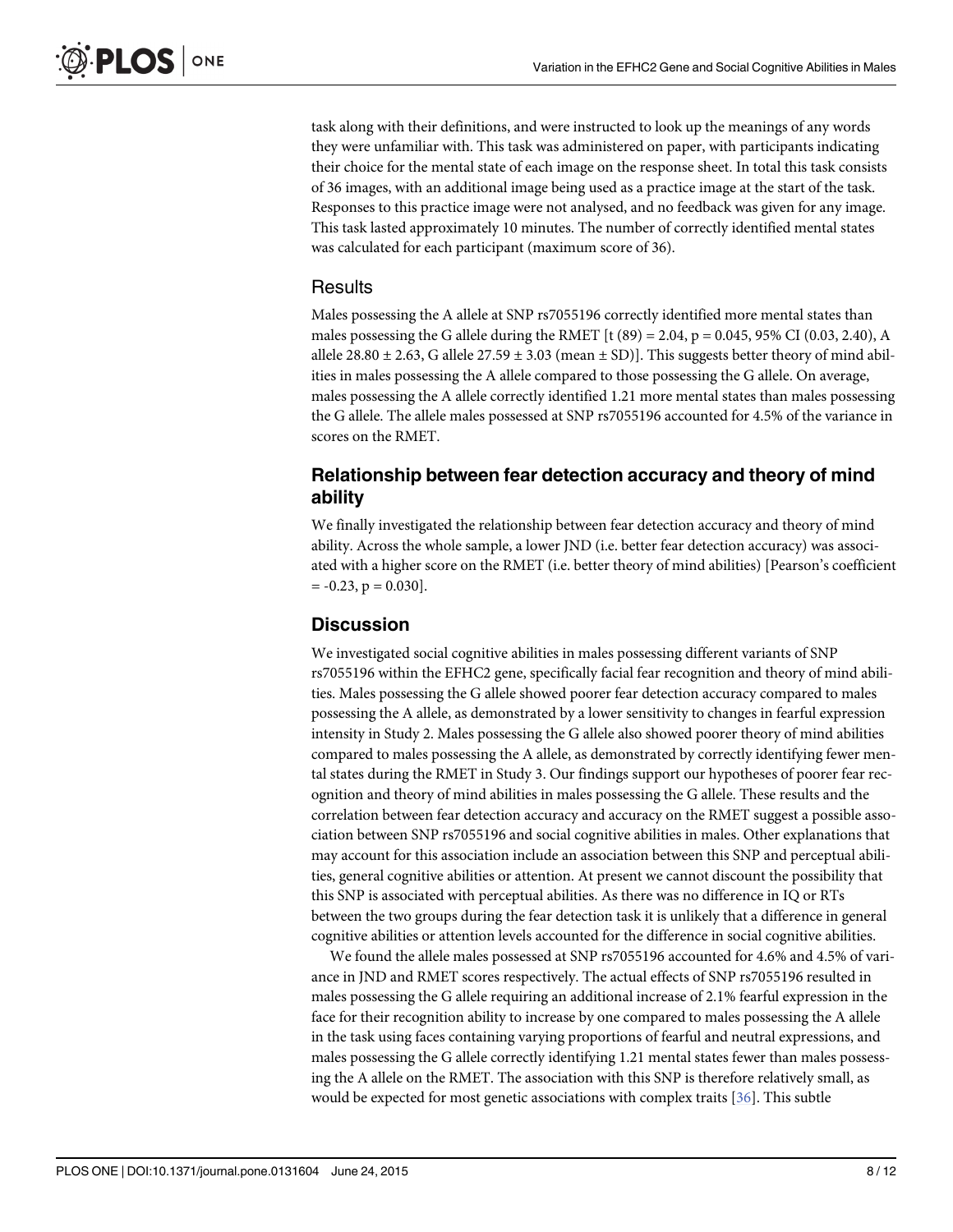<span id="page-8-0"></span>association is emphasised by a group difference only being found in the more sensitive tasks used; there was a lack of a group difference on the Ekman-Friesen test of facial affect recognition in Study 1, a task that is less sensitive in detecting group differences compared to our task that used faces containing varying proportions of fearful and neutral expressions in Study 2 and the RMET in Study 3. Both of the latter tasks use subtle expressions, whereas the Ekman-Friesen test does not. Our results suggest variation within SNP rs7055196 may be one genetic association with social cognitive abilities, and variations among other genes are likely to also be associated with these abilities.

The association between SNP rs7055196 and fear recognition in males found in this study is not as great as that found in women with TS  $[24]$ . This may be due to participant differences; the males in the current study had a higher IQ and lower age compared to the women with TS. Further, males possess a Y chromosome while women with TS do not, and there are differences in hormone levels between the groups. Finally, in general fear recognition abilities of women with TS [\[19\]](#page-10-0) are poorer than those of neurotypical men [[37](#page-11-0)], suggesting a general difference in social cognitive abilities between the groups regardless of the variant of SNP rs7055196 they possess.

Despite our finding of an association between SNP rs7055196 and social cognitive abilities, we do not know how this effect occurs or if this SNP is simply in linkage disequilibrium with the causative SNP. The haplotype containing this SNP is thought to have been subject to strong positive selection during evolution [\[24\]](#page-10-0), and the G allele at this SNP is the ancestral allele (based on similarity to the chimpanzee genome). Current prevalence estimates of the different variants at this SNP support this proposed positive selection (A allele 93%, G allele 7% in the European CEU sample; [http://www.ncbi.nlm.nih.gov/SNP/snp\\_ref.cgi?rs=7055196](http://www.ncbi.nlm.nih.gov/SNP/snp_ref.cgi?rs=7055196)). As social cognitive abilities are important for survival the better social cognitive abilities of males possessing the A allele may have resulted in an adaptive advantage and its positive selection.

SNP rs7055196 is located within the intronic (i.e. non-coding) region of the EFHC2 gene, and it has been suggested to have a functional role in regulating gene transcription [\(http://](http://compbio.cs.queensu.ca/F-�SNP/) [compbio.cs.queensu.ca/F-SNP/\)](http://compbio.cs.queensu.ca/F-�SNP/). This SNP may therefore influence gene transcription of the EFHC2 gene and/or other nearby genes such as the monoamine oxidase A and B genes (MAO-A and MAO-B respectively). Little is known about the function of the EFHC2 protein, although based on its structure it has been proposed to have a role in calcium binding  $[38]$  $[38]$ , and so may influence processes involved in neuronal and intracellular signalling which in turn affect the development of neural circuits involved in social cognition. EFHC2 has also been associated with harm avoidance  $[39]$  $[39]$  $[39]$ , learning disability  $[40]$  $[40]$  $[40]$  and juvenile myoclonic epilepsy [\[38](#page-11-0), [41\]](#page-11-0). A possible influence of SNP rs7055196 on the expression of the MAO-A and MAO-B genes, which influence the metabolism of serotonin, noradrenaline and dopamine, may result in an independent influence of this SNP on the development of neural networks involved in social cognition [\[42\]](#page-11-0).

The development of networks and regions within the 'social brain' [\[43\]](#page-11-0) continues throughout childhood and adolescence  $[44]$  $[44]$  $[44]$ . We have previously shown that deletion of a 4.96Mb region of the second X chromosome at Xp11.3 in women with TS results in increased grey matter volume bilaterally firstly in the amygdala (an important region in the social brain), and secondly in the orbitofrontal cortex, close to a region implicated in emotional learning  $[23]$  $[23]$  $[23]$ . The amygdala is involved in processing emotional faces  $[45]$ , in particular fearful expressions  $[46]$  $47$ , while the orbitofrontal cortex is involved in decision making  $[48]$  $[48]$  $[48]$ . The increase in amygdala volume is at least as great as the relative difference normally found between males and females [[23](#page-10-0)], suggesting haploinsufficiency for the EFHC2 gene (and/or other genes in the critical region) might contribute to sexual dimorphism in this structure. The dosage sensitive effect of the Xp11.3 locus on amygdala and orbitofrontal volumes and the fact that EFHC2 escapes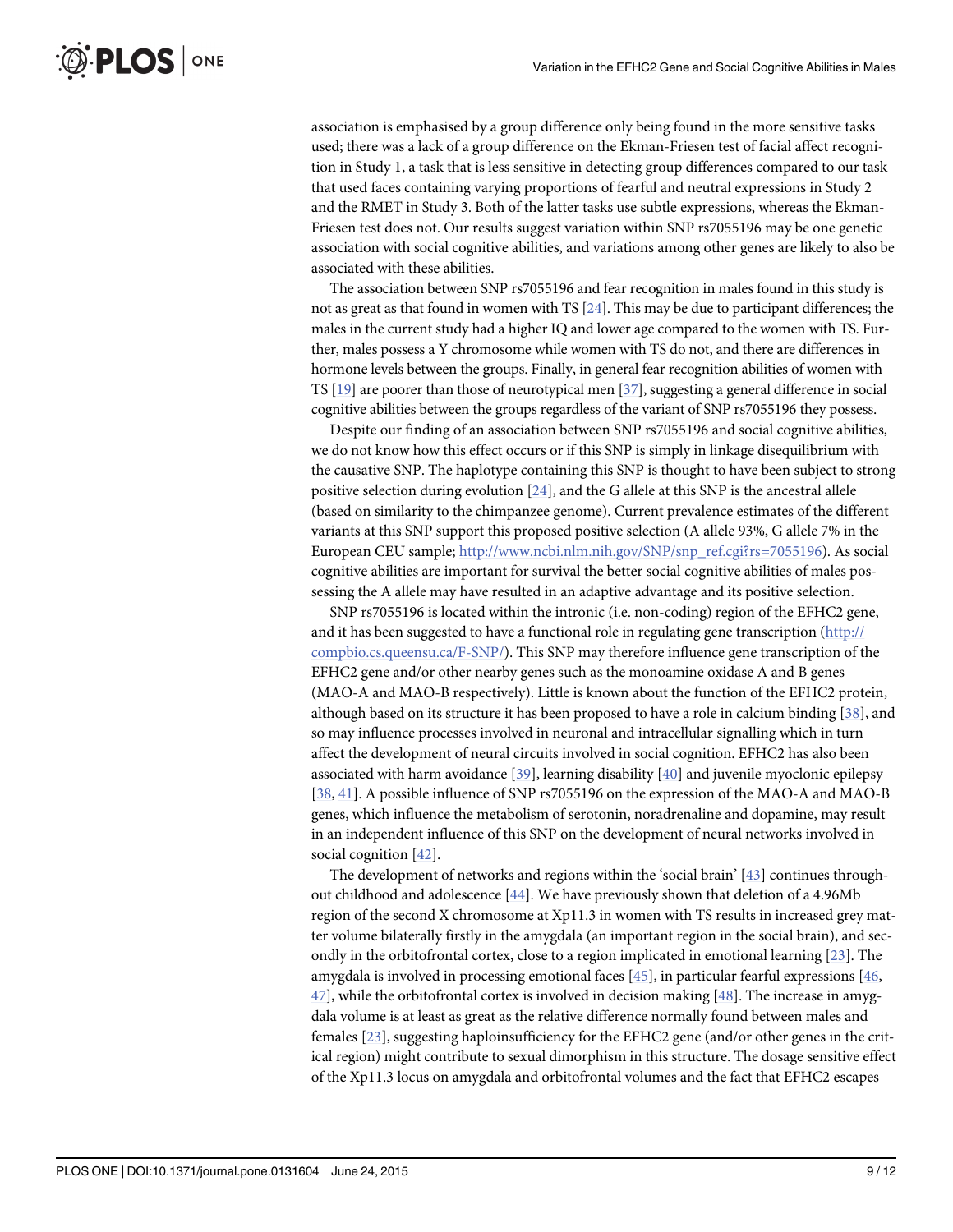<span id="page-9-0"></span>X-inactivation [[25](#page-10-0)] indicate the potential influence of this gene on the development of regions of the social brain.

Limitations of our study include the use of only one facial identity in Study 2. As individual differences in the production of facial expressions exist [\[49\]](#page-11-0) this may limit the generalisability of the findings. Secondly, the participants in our study were not representative of the general population; the majority were university students, with a mean IQ much higher than that in the general population, and most were between the ages of 18–26.

It would be of interest for future studies to investigate whether the association between poorer detection of emotional expressions and the G allele at SNP rs7055196 is limited to fearful expressions, or if this extends to other expressions such as anger. Further, future studies should investigate an association between SNP rs7055196 and social cognition in females to determine a possible dose sensitive effect of the G allele, and to determine whether variation at this SNP may help to explain sex differences in social cognitive abilities. Based on theory of Xlinked genes and the fact EFHC2 escapes X-inactivation then variation at this SNP may be associated with a greater effect on males compared to females.

# **Conclusion**

We report that males possessing the G allele at SNP rs7055196 show poorer facial fear detection accuracy and theory of mind abilities than males possessing the A allele. These results suggest an association between SNP rs7055196 within the X-linked EFHC2 gene and social cognitive abilities in males.

# Acknowledgments

The authors would like to thank all the participants in this study for their time.

# Author Contributions

Conceived and designed the experiments: CMS CF DHS. Performed the experiments: CMS. Analyzed the data: CMS CF MdH DHS. Contributed reagents/materials/analysis tools: CF. Wrote the paper: CMS CF MdH DHS.

#### References

- [1.](#page-0-0) Fiorentini C (2013) Gender and emotion expression, experience, physiology and well being: a psychological perspective. In: Latu IM, Schmid Mast M, Kaiser S, editors. Gender and Emotion: An Interdisciplinary Perspective. Bern, Switzerland, Peter Lang. pp. 15–42.
- [2.](#page-0-0) Gur RC, Richard J, Calkins ME, Chiavacci R, Hansen JA, Bilker WB, et al. (2012) Age group and sex differences in performance on a computerized neurocognitive battery in children age 8–21. Neuropsychology 26: 251–265. doi: [10.1037/a0026712](http://dx.doi.org/10.1037/a0026712) PMID: [22251308](http://www.ncbi.nlm.nih.gov/pubmed/22251308)
- [3.](#page-0-0) Williams LM, Mathersul D, Palmer DM, Gur RC, Gur RE, Gordon E (2009) Explicit identification and implicit recognition of facial emotions: I. age effects in males and females across 10 decades. J Clin Exp Neuropsychol 31: 257–277. doi: [10.1080/13803390802255635](http://dx.doi.org/10.1080/13803390802255635) PMID: [18720177](http://www.ncbi.nlm.nih.gov/pubmed/18720177)
- 4. Hall J, Hutton SB, Morgan MJ (2010) Sex differences in scanning faces: does attention to the eyes explain female superiority in facial expression recognition? Cogn Emot 24: 629–637.
- [5.](#page-0-0) Weisenbach SL, Rapport LJ, Briceno EM, Haase BD, Vederman AC, Bieliauskas LA, et al. (2014) Reduced emotion processing efficiency in healthy males relative to females. Soc Cogn Affect Neurosci 9: 316–325. doi: [10.1093/scan/nss137](http://dx.doi.org/10.1093/scan/nss137) PMID: [23196633](http://www.ncbi.nlm.nih.gov/pubmed/23196633)
- [6.](#page-0-0) Wakabayashi A, Sasaki J, Ogawa Y (2012) Sex differences in two fundamental cognitive domains: empathizing and systemizing in children and adults. J Ind Diff 33: 24–34.
- 7. Dorris L, Espie CA, Knott F, Salt J (2004) Mind-reading difficulties in the siblings of people with Asperger's syndrome: evidence for a genetic influence in the abnormal development of a specific cognitive domain. J Child Psychol Psychiatry 45: 412–418. PMID: [14982254](http://www.ncbi.nlm.nih.gov/pubmed/14982254)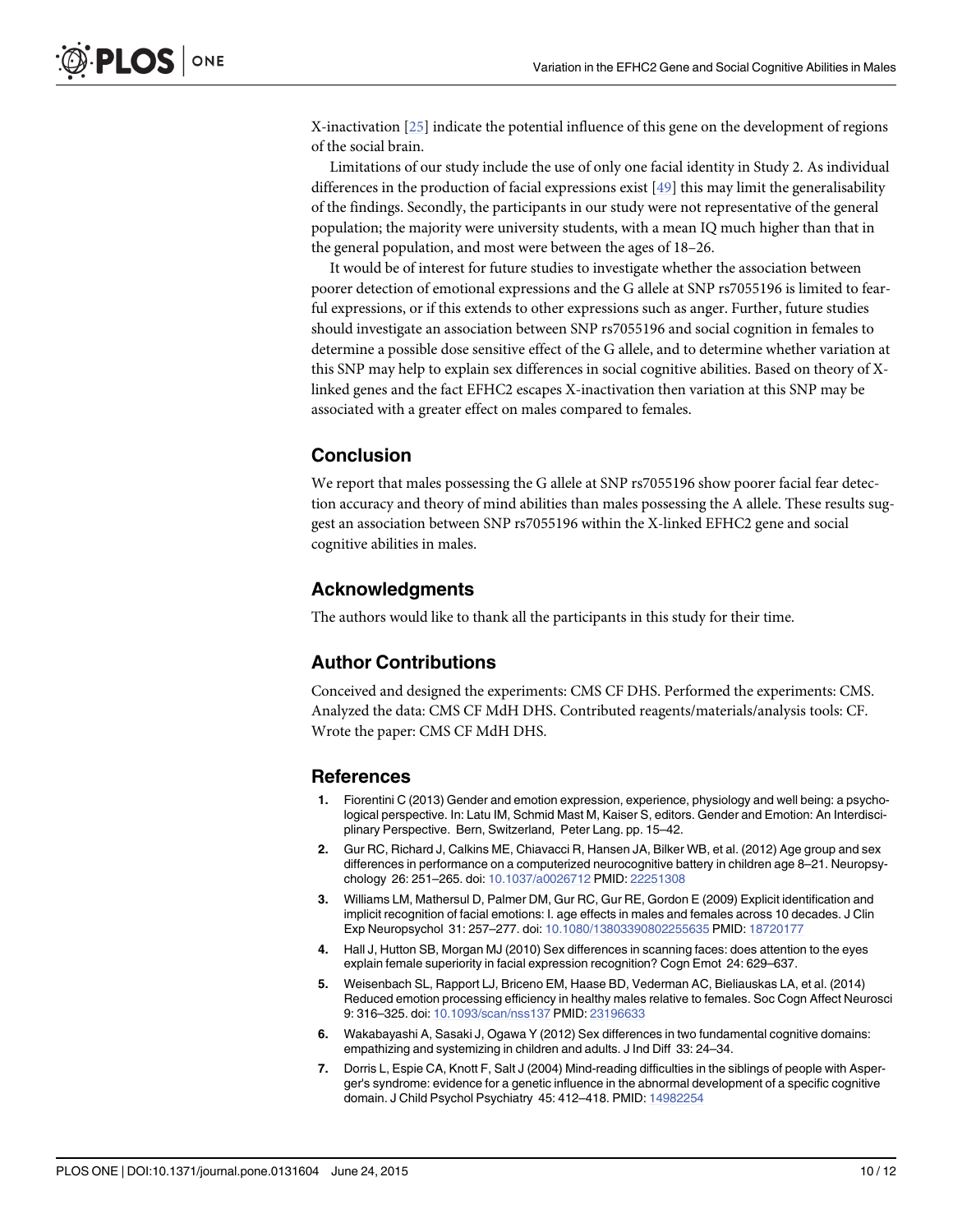- <span id="page-10-0"></span>[8.](#page-0-0) Baron-Cohen S, Jolliffe T, Mortimore C, Robertson M (1997) Another advanced test of theory of mind: evidence from very high functioning adults with autism or Asperger syndrome. J Child Psychol Psychiatry 38: 813–822. PMID: [9363580](http://www.ncbi.nlm.nih.gov/pubmed/9363580)
- [9.](#page-0-0) Skuse DH, Mandy W, Steer C, Miller LL, Goodman R, Lawrence K, et al. (2009) Social communication competence and functional adaptation in a general population of children: preliminary evidence for sex-by-verbal IQ differential risk. J Am Acad Child Adolesc Psychiatry 48: 128-137. doi: [10.1097/CHI.](http://dx.doi.org/10.1097/CHI.0b013e31819176b8) [0b013e31819176b8](http://dx.doi.org/10.1097/CHI.0b013e31819176b8) PMID: [19106766](http://www.ncbi.nlm.nih.gov/pubmed/19106766)
- [10.](#page-0-0) Robinson EB, Lichtenstein P, Anckarsater H, Happe F, Ronald A (2013) Examining and interpreting the female protective effect against autistic behavior. Proc Natl Acad Sci U S A 110: 5258–5262. doi: [10.](http://dx.doi.org/10.1073/pnas.1211070110) [1073/pnas.1211070110](http://dx.doi.org/10.1073/pnas.1211070110) PMID: [23431162](http://www.ncbi.nlm.nih.gov/pubmed/23431162)
- [11.](#page-1-0) Skuse DH (2005) X-linked genes and mental functioning. Hum Mol Genet 14 Spec No 1: R27–32. PMID: [15809269](http://www.ncbi.nlm.nih.gov/pubmed/15809269)
- [12.](#page-1-0) McCall C, Singer T (2012) The animal and human neuroendocrinology of social cognition, motivation and behavior. Nat Neurosci 15: 681–688. doi: [10.1038/nn.3084](http://dx.doi.org/10.1038/nn.3084) PMID: [22504348](http://www.ncbi.nlm.nih.gov/pubmed/22504348)
- [13.](#page-1-0) Zink CF, Meyer-Lindenberg A (2012) Human neuroimaging of oxytocin and vasopressin in social cognition. Horm Behav 61: 400–409. doi: [10.1016/j.yhbeh.2012.01.016](http://dx.doi.org/10.1016/j.yhbeh.2012.01.016) PMID: [22326707](http://www.ncbi.nlm.nih.gov/pubmed/22326707)
- [14.](#page-1-0) Nguyen DK, Disteche CM (2006) Dosage compensation of the active X chromosome in mammals. Nat Genet 38: 47–53. PMID: [16341221](http://www.ncbi.nlm.nih.gov/pubmed/16341221)
- [15.](#page-1-0) Carrel L, Willard HF (2005) X-inactivation profile reveals extensive variability in X-linked gene expression in females. Nature 434: 400–404. PMID: [15772666](http://www.ncbi.nlm.nih.gov/pubmed/15772666)
- [16.](#page-1-0) Ropers HH, Hamel BC (2005) X-linked mental retardation. Nat Rev Genet 6: 46–57. PMID: [15630421](http://www.ncbi.nlm.nih.gov/pubmed/15630421)
- [17.](#page-1-0) Knickmeyer RC (2012) Turner syndrome: advances in understanding altered cognition, brain structure and function. Curr Opin Neurol 25: 144–149. doi: [10.1097/WCO.0b013e3283515e9e](http://dx.doi.org/10.1097/WCO.0b013e3283515e9e) PMID: [22322416](http://www.ncbi.nlm.nih.gov/pubmed/22322416)
- [18.](#page-1-0) Lawrence K, Campbell R, Swettenham J, Terstegge J, Akers R, Coleman M, et al. (2003) Interpreting gaze in Turner syndrome: impaired sensitivity to intention and emotion, but preservation of social cueing. Neuropsychologia 41: 894–905. PMID: [12667526](http://www.ncbi.nlm.nih.gov/pubmed/12667526)
- [19.](#page-8-0) Lawrence K, Kuntsi J, Coleman M, Campbell R, Skuse D (2003) Face and emotion recognition deficits in Turner syndrome: a possible role for X-linked genes in amygdala development. Neuropsychology 17: 39–49. PMID: [12597072](http://www.ncbi.nlm.nih.gov/pubmed/12597072)
- 20. Lawrence K, Jones A, Oreland L, Spektor D, Mandy W, Campbell R, et al. (2007) The development of mental state attributions in women with X-monosomy, and the role of monoamine oxidase B in the sociocognitive phenotype. Cognition 102: 84–100. PMID: [16412409](http://www.ncbi.nlm.nih.gov/pubmed/16412409)
- 21. Skuse DH, Morris JS, Dolan RJ (2005) Functional dissociation of amygdala-modulated arousal and cognitive appraisal, in Turner syndrome. Brain 128: 2084–2096. PMID: [15947057](http://www.ncbi.nlm.nih.gov/pubmed/15947057)
- [22.](#page-1-0) Hong DS, Bray S, Haas BW, Hoeft F, Reiss AL (2014) Aberrant neurocognitive processing of fear in young girls with Turner syndrome. Soc Cogn Affect Neurosci 9: 255-264. doi: [10.1093/scan/nss133](http://dx.doi.org/10.1093/scan/nss133) PMID: [23171616](http://www.ncbi.nlm.nih.gov/pubmed/23171616)
- [23.](#page-1-0) Good CD, Lawrence K, Thomas NS, Price CJ, Ashburner J, Friston KJ, et al. (2003) Dosage-sensitive X-linked locus influences the development of amygdala and orbitofrontal cortex, and fear recognition in humans. Brain 126: 2431–2446. PMID: [12958079](http://www.ncbi.nlm.nih.gov/pubmed/12958079)
- [24.](#page-1-0) Weiss LA, Purcell S, Waggoner S, Lawrence K, Spektor D, Daly MJ, et al. (2007) Identification of EFHC2 as a quantitative trait locus for fear recognition in Turner syndrome. Hum Mol Genet 16: 107– 113. PMID: [17164267](http://www.ncbi.nlm.nih.gov/pubmed/17164267)
- [25.](#page-1-0) Castagne R, Zeller T, Rotival M, Szymczak S, Truong V, Schillert A, et al. (2011) Influence of sex and genetic variability on expression of X-linked genes in human monocytes. Genomics 98: 320–326. doi: [10.1016/j.ygeno.2011.06.009](http://dx.doi.org/10.1016/j.ygeno.2011.06.009) PMID: [21763416](http://www.ncbi.nlm.nih.gov/pubmed/21763416)
- [26.](#page-2-0) Dumontheil I, Jensen SK, Wood NW, Meyer ML, Lieberman MD, Blakemore SJ (2014) Preliminary investigation of the influence of dopamine regulating genes on social working memory. Soc Neurosci 9: 437–451. doi: [10.1080/17470919.2014.925503](http://dx.doi.org/10.1080/17470919.2014.925503) PMID: [24889756](http://www.ncbi.nlm.nih.gov/pubmed/24889756)
- [27.](#page-2-0) Slane MM, Lusk LG, Boomer KB, Hare AE, King MK, Evans DW (2014) Social cognition, face processing, and oxytocin receptor single nucleotide polymorphisms in typically developing children. Dev Cogn Neurosci 9: 160–171. doi: [10.1016/j.dcn.2014.04.001](http://dx.doi.org/10.1016/j.dcn.2014.04.001) PMID: [24814480](http://www.ncbi.nlm.nih.gov/pubmed/24814480)
- [28.](#page-2-0) Baron-Cohen S, Wheelwright S, Hill J, Raste Y, Plumb I (2001) The "Reading the Mind in the Eyes" Test revised version: a study with normal adults, and adults with Asperger syndrome or high-functioning autism. J Child Psychol Psychiatry 42: 241–251. PMID: [11280420](http://www.ncbi.nlm.nih.gov/pubmed/11280420)
- [29.](#page-2-0) Baron-Cohen S, Wheelwright S, Skinner R, Martin J, Clubley E (2001) The autism-spectrum quotient (AQ): evidence from Asperger syndrome/high-functioning autism, males and females, scientists and mathematicians. J Autism Dev Disord 31: 5–17. PMID: [11439754](http://www.ncbi.nlm.nih.gov/pubmed/11439754)